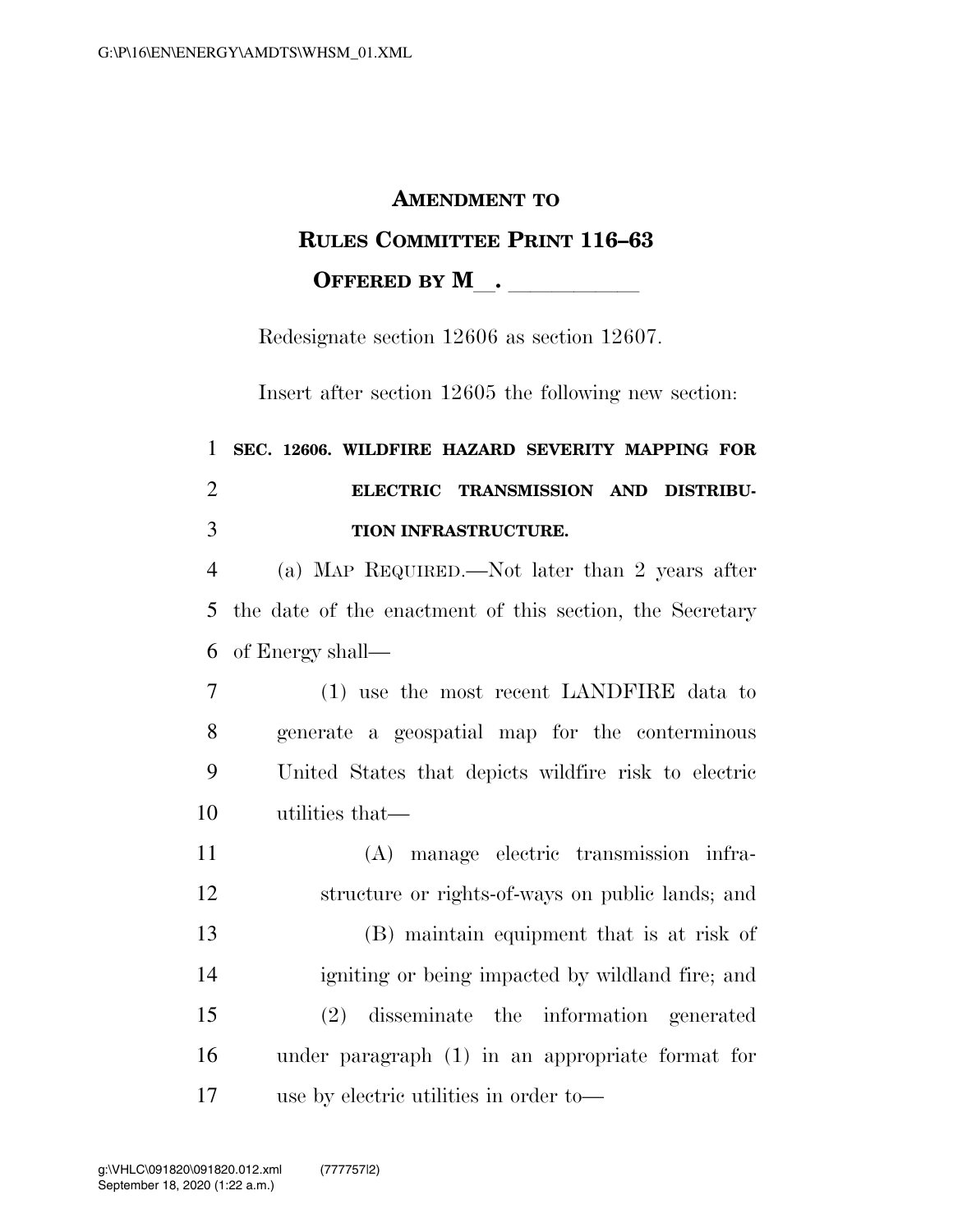| $\mathbf{1}$   | (A) improve understanding of wildfire risk;         |
|----------------|-----------------------------------------------------|
| $\overline{c}$ | (B) identify areas and assets at the highest        |
| 3              | risk;                                               |
| 4              | (C) prioritize infrastructure maintenance           |
| 5              | and vegetation management;                          |
| 6              | (D) identify opportunities for energy stor-         |
| 7              | age and microgrid projects; and                     |
| 8              | (E) develop plans for regular and emer-             |
| 9              | gency access to manage and mitigate wildfire        |
| 10             | risk.                                               |
| 11             | (b) CONSULTATION.—In carrying out subsection (a),   |
| 12             | the Secretary of Energy shall consult with—         |
| 13             | (1) the Secretary of Agriculture, acting through    |
| 14             | the Chief of the Forest Service;                    |
| 15             | $(2)$ the Secretary of the Interior;                |
| 16             | (3) the Administrator of the Federal Emer-          |
| 17             | gency Management Agency;                            |
| 18             | (4) other appropriate Federal agencies;             |
| 19             | $(5)$ States;                                       |
| 20             | $(6)$ relevant colleges, universities, and institu- |
| 21             | tions of higher education with relevant expertise;  |
| 22             | and                                                 |
| 23             | (7) other entities, as appropriate.                 |
| 24             | (c) ELECTRIC UTILITY DEFINED.—In this section,      |
| 25             | the term "electric utility" means—                  |